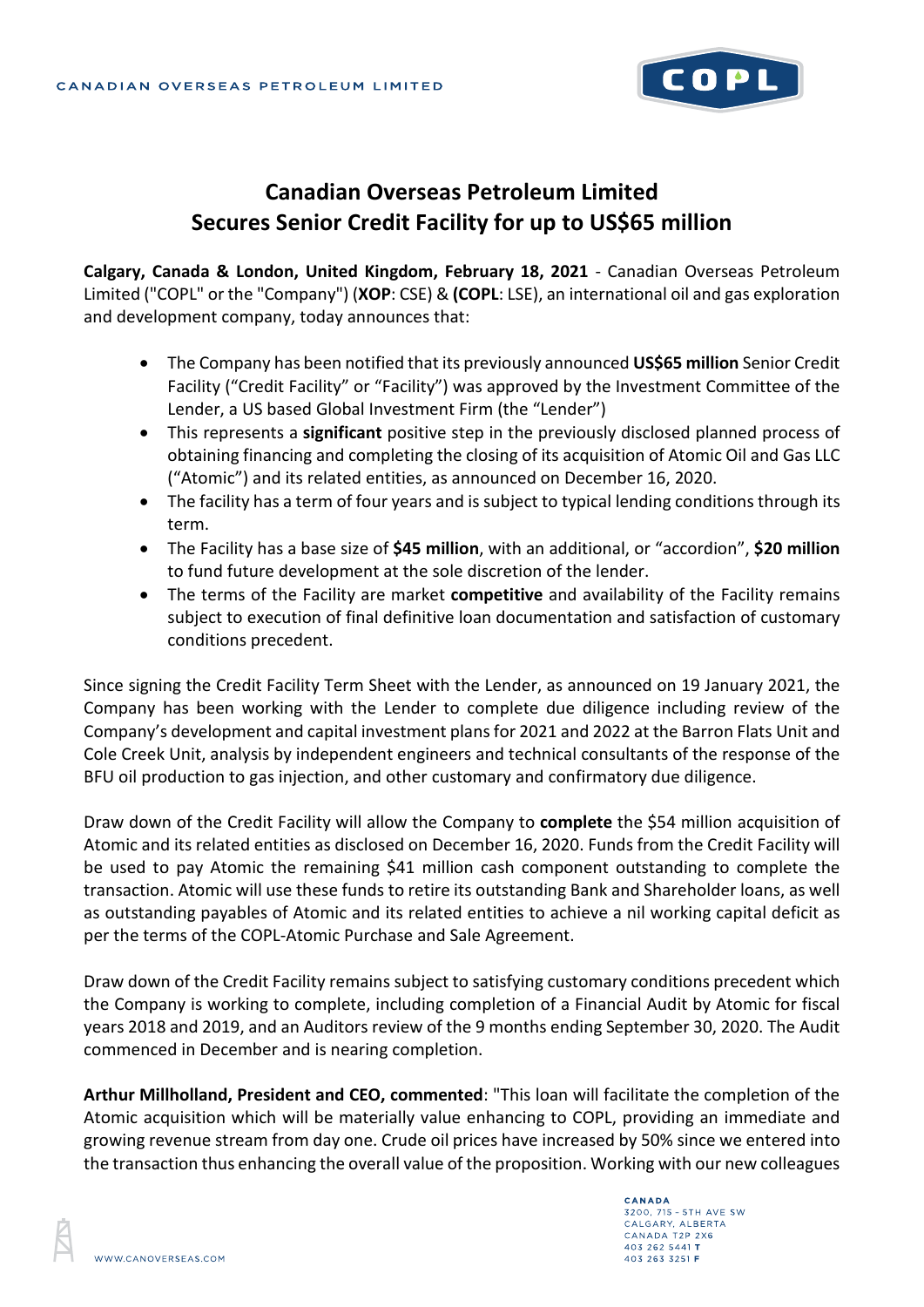

we plan to accelerate the production profile from the Atomic assets. This represents a step change in the strategic growth opportunities open to COPL and we look to the future with renewed confidence."

**Ryan Gaffney, CFO, added:** "Approval of the Credit Facility by the Lender's investment committee is a key milestone to completing the Atomic acquisition. The quality of the assets we are acquiring has allowed the Company to attract the debt necessary to complete and we are working with the Lender to complete loan documentation in the coming week."

# **Highlights of the transaction to COPL**

- The low crude oil price, which initially enabled COPL to entertain the transaction, has increased significantly which enhances the overall value;
- The acquisition has a **high** NPV asset at a price well below traditional metrics: Proved(P1) value of \$101.7mm (net of royalties); Proved + Probable(P2) value of \$185.8mm (net of royalties) **based on WTI pricing for 2020 of \$39/bbl**;
- The acquisition presents a high ROI > 50%; \$2.18/bbl acquisition cost on P2 reserves vs a value of \$7.52/bbl at NPV10%. (net of royalties**) based on WTI pricing for 2020 of \$39/bbl**;
- COPL receives material leverage via the transaction, due to enhanced scale and funding
- The new enlarged team will capitalise on the Company's existing technical resources combined with operational expertise.

#### **Advisors**

- **M&A and Debt Advisor:** Eight Capital; Calgary, Alberta, Canada
- **Debt Advisor:** ERG Capital Partners (US) LLC, South Norwalk, CT, USA
- **Legal Advisors:** McCarthy Tétrault; London, United Kingdom, Calgary, Alberta, Canada; Davis Graham & Stubbs LLP; Denver, Colorado, USA

# **About Atomic**

Atomic is a closely-held private oil and gas company incorporated under the laws of the State of Colorado. Atomic's assets are located in Powder River Basin in the State of Wyoming, USA where it holds operated interests in 58,552 acres (gross) of contiguous leasehold. There are two oil production Units within the lease block: the Barron Flats Shannon Miscible Flood Unit (57.7% WI) and the Cole Creek Unit (66.7%), as well as one unitized exploration area - the Barron Flats Federal Unit (deep). Atomic has two affiliates: The Southwestern Production Corp, the operating entity; and PipeCo, a midstream company holding the pipeline and facility assets.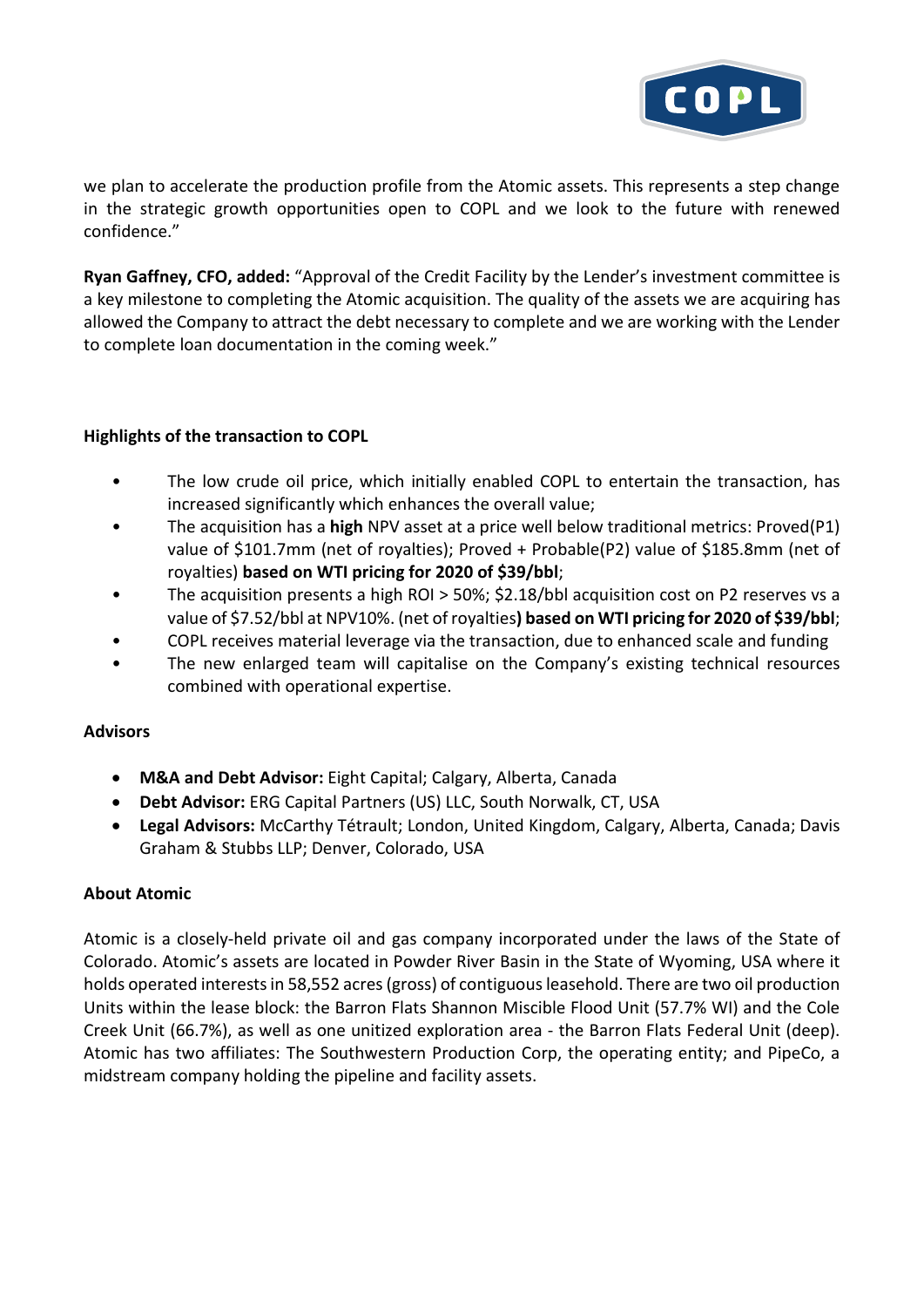

### **Benefits to COPL from the Atomic acquisition**

- COPL is acquiring **31.1 mm Barrels of Oil Equivalent** ("BOE") (**24.7 mm BOE net** after royalties) of Proved and Probable Reserves ("2P") (Ryder Scott Reserve Report dated 1st October 2020 of Atomic's Oil and Gas Reserves (the "Ryder Scott Report"), a summary of which can be found on the Company's Press Release dated December 16, 2020.
- Atomic has two **operated** oil fields: the Barron Flats Shannon Unit (57.7% WI) and Cole Creek Unit (66.7% WI) located in the Powder River Basin in the State of Wyoming, USA:
	- Oil producing assets are at the **beginning** of their 40+ year life with **increasing** production to a future production plateau.
	- Current production rate of 1,400 bbls/d (gross) **rising** to 5,000 bbls/d (gross) in 2022 and c.7,000 bbls/d (gross) in 2026 (2P reserve case, Ryder Scott Report).
	- Produced crude oil is light (40°API) and sweet.
	- **Barron Flats Shannon Unit (57.7% WI)**: Natural Gas and Propane Miscible Flood commenced December 2019. Production increased from c. 200 bbls/d (gross) to **1,400 bbls/d** (gross) from 2017 to Sept 2020 with a forecast 2P production rate plateau of **5,000 bbls/d** (gross) in 2022 (Ryder Scott Report).
	- **Cole Creek Unit (66.7% WI)**: Current field limits defined by drilling, Miscible Flood to be commenced upon plateau of Barron Flats Shannon Unit production. Forecast production rate plateau of **c. 3,500 bbls/d** (gross) under the 2P reserves case (Ryder Scott Report) in 2026.
- The Atomic assets have **new** infrastructure and direct access to pipeline with **no** legacy abandonment or reclamation liabilities.
- The Barrons Flat facilities are state-of-the-art, **environmentally responsible** facilities with zero gas flaring, minimal methane emissions, with required electricity sourced from an adjacent wind farm:
	- Produced associated gas is reinjected into the reservoir along with the purchased natural gas and propane miscible flood injection stream.
- The opportunity to undertake this acquisition became available only as a result of the Covid-19 environment and the drop in oil prices during 2020.
	- **The acquisition has a high NPV asset at a price well below traditional metrics**: Proved(P1) value of \$101.7mm (net of royalties); Proved + Probable(P2) value of \$185.8mm (net of royalties).
		- *Note: a summary of the Ryder Scott Report in accordance with Canadian Oil and Gas Evaluation Handbook Guidelines (COGEH) is located within COPL's December 16, 2020 press release.*
		- *Note: The valuation in the Ryder Scott Report dated October 1, 2020 was based on WTI pricing for 2020 of \$39/bbl. Current WTI oil prices are c. \$60/bbl. The WTI oil price forecast for the valuation is presented in the summary of the Ryder Scott Report located within the COPL December 16, 2020 press release.*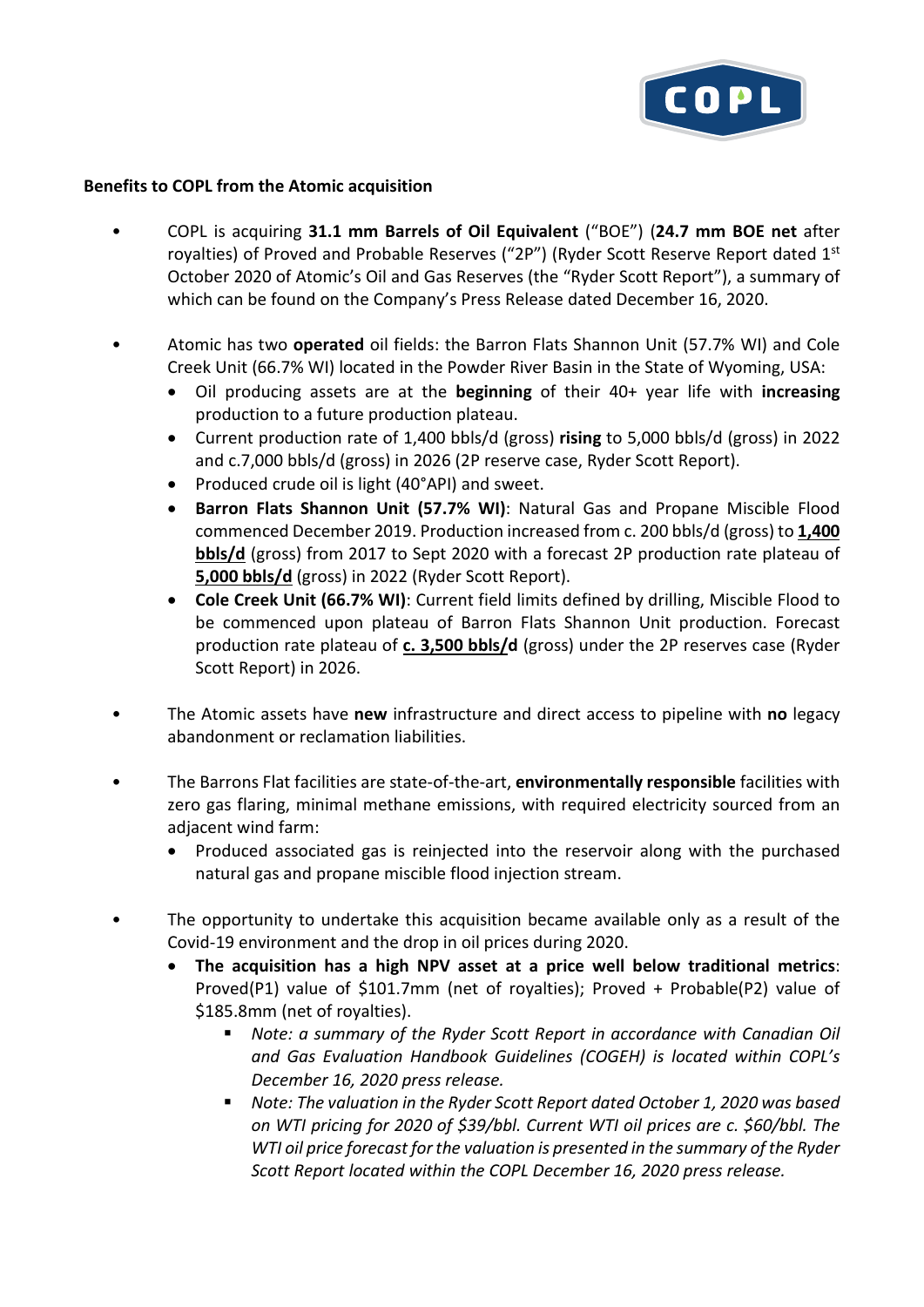

- The acquisition presents a **high** ROI > 50%; \$2.18/bbl acquisition cost on P2 reserves vs a value of \$7.52/bbl at NPV10%. (net of royalties) based on WTI pricing for 2020 of \$39/bbl;
- COPL receives **material** leverage via the transaction, due to enhanced scale and funding;
- On completion, the operative staff of Southwestern Production Corp will join the COPL team thus **maximizing** our existing technical resources with their operational expertise.

### **About COPL**

COPL is an international oil and gas exploration, development and production company actively pursuing opportunities in the United States through the acquisition of Atomic Oil and Gas LLC, and in sub-Saharan Africa through its ShoreCan joint venture company in Nigeria, and independently in other countries.

#### **For further information, please contact:**

Mr. Arthur Millholland, President & CEO Canadian Overseas Petroleum Limited Tel: + 1 (403) 262 5441

Cathy Hume CHF Investor Relations Tel: +1 (416) 868 1079 ext. 251 Email: cathy@chfir.com

Charles Goodwin Yellow Jersey PR Limited Tel: +44 (0) 77 4778 8221 Email: copl@yellowjerseypr.com

The Common Shares are listed under the symbol "**XOP**" on the CSE and under the symbol "**COPL**" on the London Stock Exchange.

This news release contains forward-looking statements. The use of any of the words "initial, "scheduled", "can", "will", "prior to", "estimate", "anticipate", "believe", "should", "forecast", "future", "continue", "may", "expect", and similar expressions are intended to identify forwardlooking statements. The forward-looking statements contained herein are based on certain key expectations and assumptions made by the Company, including, but not limited to, the ability to finalise the necessary funding for completion of the Atomic acquisition and financing for continued operations, delays or changes in plans with respect to exploration or development projects or capital expenditures. Although the Company believes that the expectations and assumptions on which the